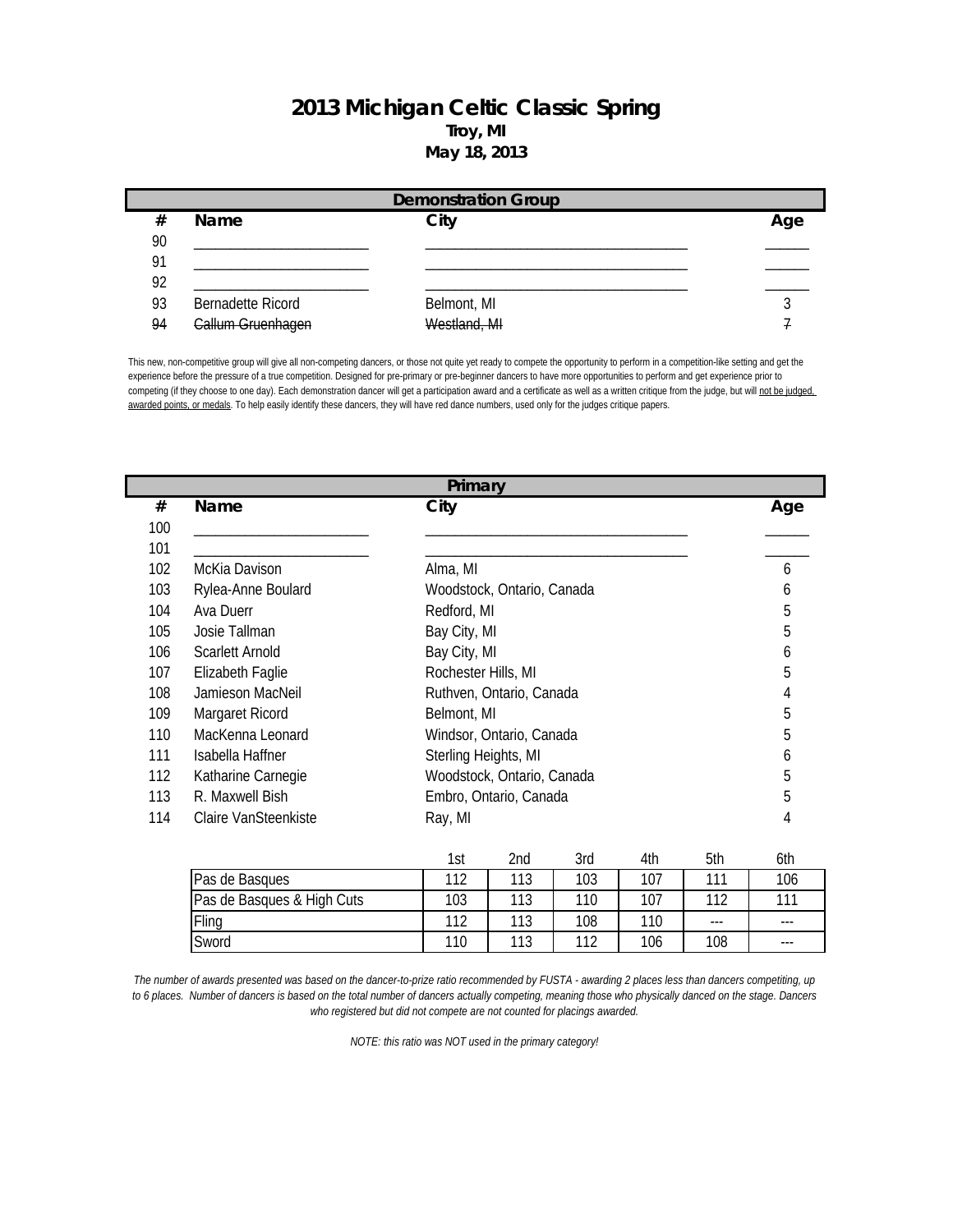|     | Beginner 9 & Under |                                        |                  |                            |       |     |     |         |
|-----|--------------------|----------------------------------------|------------------|----------------------------|-------|-----|-----|---------|
| #   | Name               |                                        | City             |                            |       |     |     | Age     |
| 120 |                    |                                        |                  |                            |       |     |     |         |
| 121 |                    |                                        |                  |                            |       |     |     |         |
| 122 |                    |                                        |                  |                            |       |     |     |         |
| 123 | Ainsley Hart       |                                        |                  |                            |       |     |     | 8       |
| 124 | Silvia Dix         |                                        | Birmingham, MI   |                            |       |     |     | 8       |
| 125 | Leslie Williams    |                                        |                  | Maidstone, Ontario, Canada |       |     |     | 8       |
| 126 | Miranda Stefanko   |                                        | Grand Blanc, MI  |                            |       |     |     | 7       |
| 127 | Cadi Baan          |                                        |                  | Walton, Ontario, Canada    |       |     |     |         |
| 128 | Fiona MacKeller    |                                        | Grand Rapids, MI |                            |       |     |     |         |
| 129 | Arwen Crosby       |                                        | Grand Rapids, MI |                            |       |     |     | 8       |
| 130 | Moira MacKeller    |                                        | Grand Rapids, MI |                            |       |     |     | 9       |
| 131 | Hannah Ricord      |                                        | Belmont, MI      |                            |       |     |     | 8       |
| 132 | Chase Kovac        |                                        | Wyoming, MI      |                            |       |     |     | 8       |
| 133 | Ava Hill           |                                        |                  | Exeter, Ontario, Canada    |       |     |     | 9       |
|     |                    |                                        | 1st              | 2nd                        | 3rd   | 4th | 5th | 6th     |
|     | Lilt               |                                        | 133              | 130                        | $---$ | --- | --- | $- - -$ |
|     | Fling              | 126<br>133<br>132<br>124<br>130<br>125 |                  |                            |       |     |     |         |

| iliit             | . ئ | . 30 | $- - -$ | ---         | $- - -$ | --- |
|-------------------|-----|------|---------|-------------|---------|-----|
| Fling             | 126 | 133  | 132     | 125         | 124     | 130 |
| Sword             | 133 | 125  | 132     | 128         | 107     | 130 |
| Triubhas<br>Seann | 133 | 130  | 125     | 121<br>ו טו | $- - -$ | --- |
| <b>TROPHY</b>     | 133 |      |         |             |         |     |

| Beginner 10 & Over |                     |                            |     |
|--------------------|---------------------|----------------------------|-----|
| #                  | <b>Name</b>         | City                       | Age |
| 140                |                     |                            |     |
| 141                |                     |                            |     |
| 142                | <b>Molly Holmes</b> | Windsor, Ontario, Canada   | 11  |
| 143                | Abigail Boulard     | Woodstock, Ontario, Canada | 11  |
| 144                | Paige Brandt        | North Branch, MI           | 17  |
| 145                | Katie Tallman       | Bay City, MI               | 10  |
| 146                | Kenneth Boss        | North Branch, MI           | 17  |
| 147                | Lindsay Williams    | Maidstone, Ontario, Canada | 10  |
| 148                | Katelyn Steih       | Midland, MI                | 11  |
| 149                | Morgan Aittama      | South Lyon, MI             | 10  |
| 150                | Grace MacDonald     | Woodstock, Ontario, Canada | 10  |
| 151                | Natalie Ricord      | Belmont, MI                | 10  |
|                    |                     |                            |     |

|                | 1st | 2nd | 3rd | 4th | 5th | 6th |
|----------------|-----|-----|-----|-----|-----|-----|
| Lilt           | 150 | 143 | 142 | 147 | 148 | 144 |
| Fling          | 142 | 149 | 143 | 147 | 145 | 148 |
| Sword          | 149 | 150 | 142 | 147 | 151 | 146 |
| Seann Triubhas | 146 | 142 | 150 | 151 | 148 | 147 |
| <b>TROPHY</b>  | 142 |     |     |     |     |     |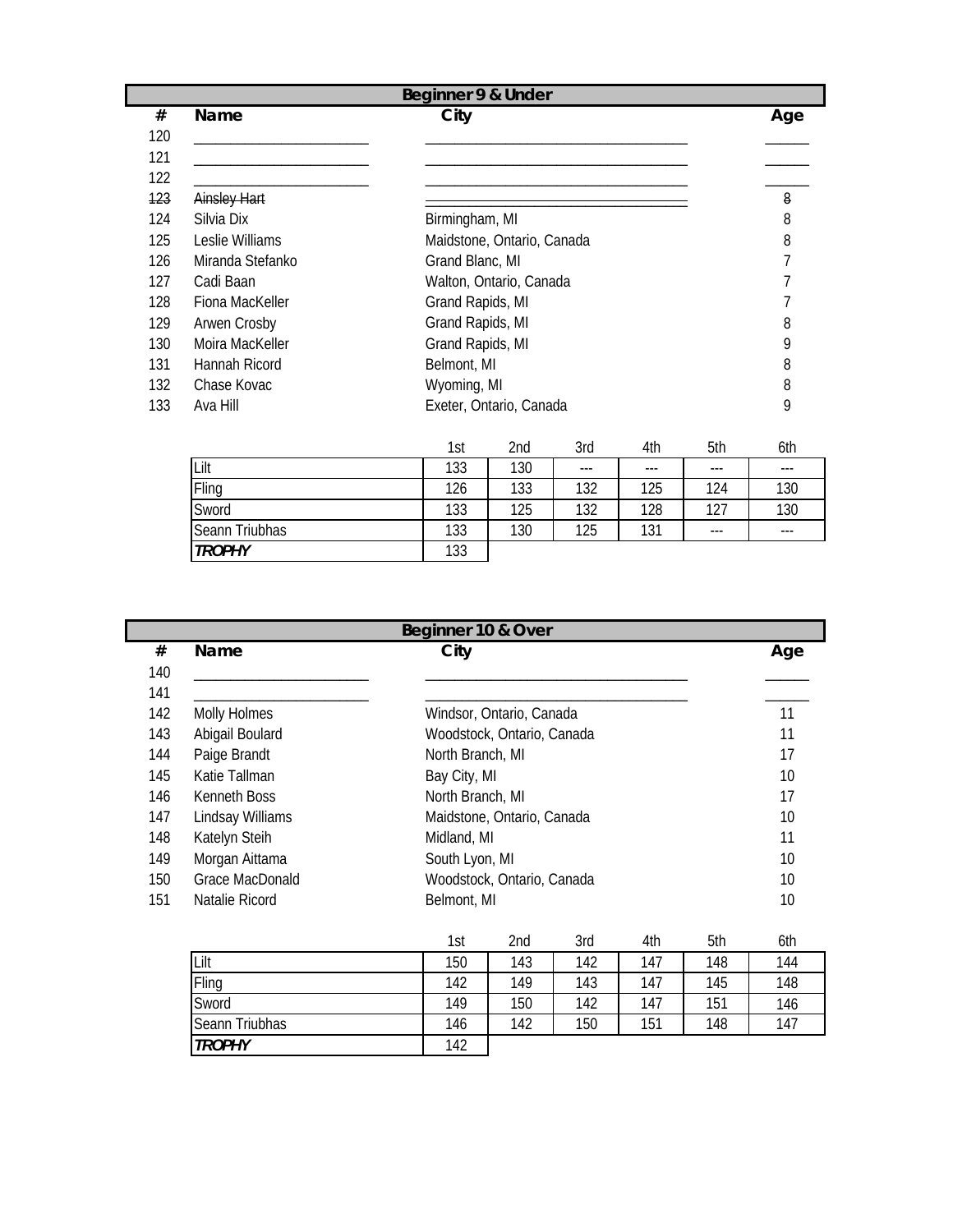|        | Novice 9 & Under |                             |     |  |
|--------|------------------|-----------------------------|-----|--|
| #      | <b>Name</b>      | City                        | Age |  |
| 160    |                  |                             |     |  |
| 161    |                  |                             |     |  |
| 162    |                  |                             |     |  |
| 163    | Noel Nelson      | Harbor Springs, MI          | 8   |  |
| $-164$ | Hannah Seguin    | Windsor, Ontario, Canada    | 9   |  |
| 165    | Kaitlyn Powell   | Oakville, Ontario, Canada   |     |  |
| 166    | Kathleen Black   | St. Thomas, Ontario, Canada | Q   |  |
| 167    | Joshua Fuzi      | Washington Township, MI     | Q   |  |
| 168    | Keira Powell     | Oakville, Ontario, Canada   | 8   |  |

|                | 1st | 2nd | 3rd |
|----------------|-----|-----|-----|
| Lilt           | 167 | 166 | --- |
| Fling          | 166 | 167 | 168 |
| Sword          | 167 | 166 | 163 |
| Seann Triubhas | 167 | 165 | 163 |
| <b>TROPHY</b>  | 167 |     |     |

|     | Novice 10 & Over      |                             |     |  |
|-----|-----------------------|-----------------------------|-----|--|
| #   | Name                  | City                        | Age |  |
| 170 |                       |                             |     |  |
| 171 |                       |                             |     |  |
| 172 | Hannah Seguin         | Windsor, Ontario, Canada    | 9   |  |
| 173 | Claudia Ricord        | Belmont, MI                 | 12  |  |
| 174 | Sarah Moilanen        | Troy, MI                    | 11  |  |
| 175 | <b>Beatrice Foley</b> | Toronto, Ontario, Canada    | 10  |  |
| 176 | Skye Jamieson         | Oakville, Ontario, Canada   | 14  |  |
| 177 | Clara Gross           | Chesaning, MI               | 10  |  |
| 178 | Ainsley LeBlanc       | Perth East, Ontario, Canada | 10  |  |

|                | 1st | 2nd | 3rd | 4th | 5th |
|----------------|-----|-----|-----|-----|-----|
| Lilt           | 174 | 176 | 175 | 172 | 173 |
| Fling          | 177 | 174 | 172 | 173 | 176 |
| Sword          | 174 | 175 | 177 | 178 | 173 |
| Seann Triubhas | 175 | 177 | 173 | 176 | 172 |
| <b>TROPHY</b>  | 174 |     |     |     |     |

| <b>Most Promising Dancer</b> | 177, Clara Gross, Chesaning, MI |
|------------------------------|---------------------------------|
|                              |                                 |

Beginner or Novice dancer who shows promise & potential for their future in highland dancing as selected by the judge.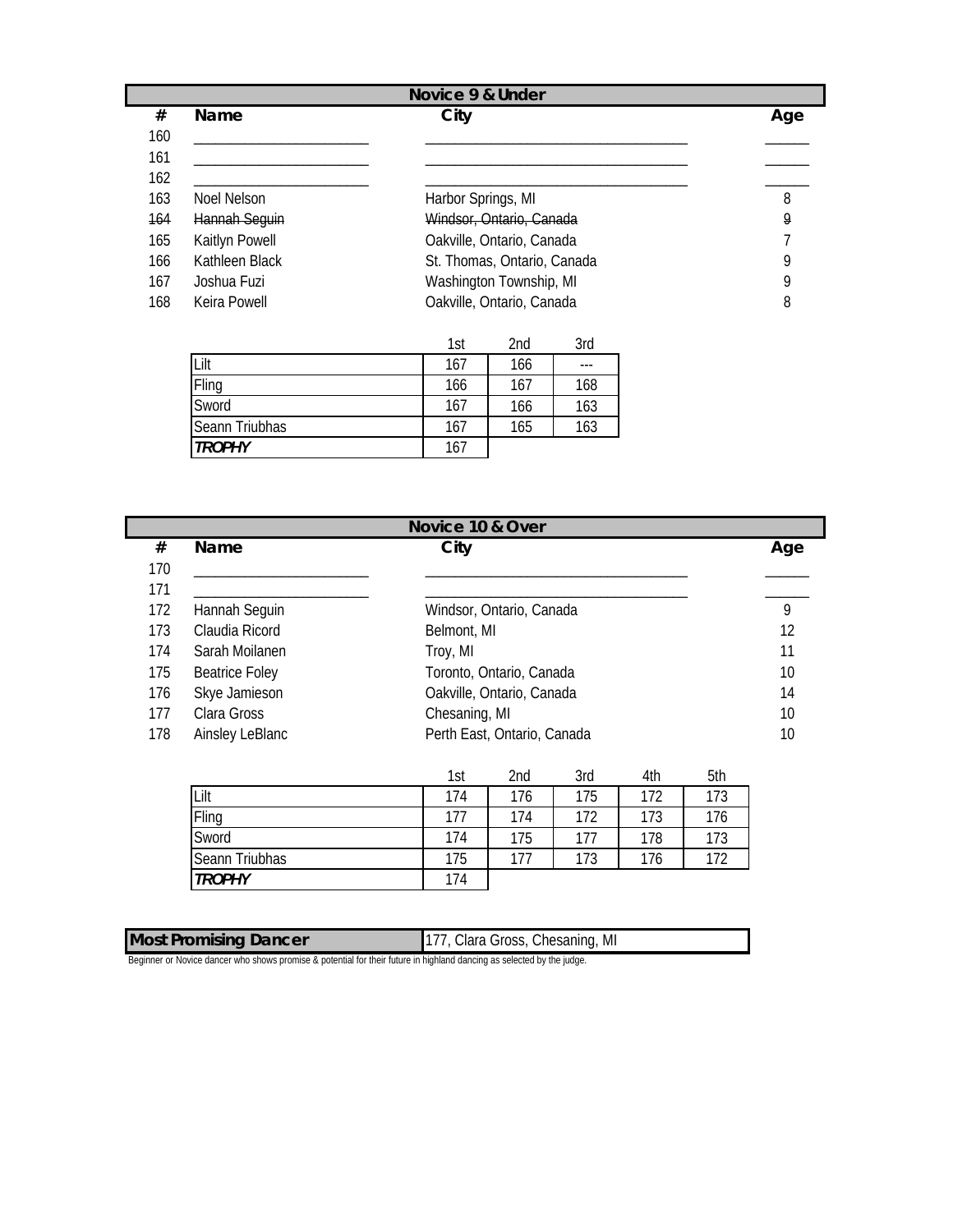|     | <b>Premier Solo Choreography</b> |                  |                             |  |     |  |
|-----|----------------------------------|------------------|-----------------------------|--|-----|--|
| #   | Name                             | Dance Name       |                             |  | Age |  |
| 200 |                                  |                  |                             |  |     |  |
| 201 | Kayla Sutherland                 |                  | <i>Will Ye Go Lassie Go</i> |  | 11  |  |
| 202 | Hannah Rose Schreitmueller       | Brave            |                             |  | 17  |  |
| 203 | Allison Smith                    |                  |                             |  | 13  |  |
| 204 | McKenna Lindsay                  | Dancin' in the D |                             |  | 11  |  |
|     |                                  |                  |                             |  |     |  |
|     |                                  | 1st              | 2 <sub>nd</sub>             |  |     |  |
|     | Premier Solo Choreography        | 201              | 202                         |  |     |  |

| Pre-Premier Solo Choreography |                               |                  |     |  |  |  |
|-------------------------------|-------------------------------|------------------|-----|--|--|--|
| #                             | <b>Name</b>                   | Dance Name       | Age |  |  |  |
| 210                           |                               |                  |     |  |  |  |
| 211                           | Anna Foley                    | Fiddler's Folly  | 15  |  |  |  |
| 212                           | Teah Jamieson                 | The "Reel" Thing | 12  |  |  |  |
|                               |                               |                  |     |  |  |  |
|                               |                               | 1st              |     |  |  |  |
|                               | Pre-Premier Solo Choreography | 212              |     |  |  |  |

| <b>Duet Choreography</b>             |     |                 |                              |         |  |  |  |  |
|--------------------------------------|-----|-----------------|------------------------------|---------|--|--|--|--|
| <b>Names</b>                         |     |                 | Dance Name                   | Ages    |  |  |  |  |
|                                      |     |                 |                              |         |  |  |  |  |
| Katie Tallman & Katelyn Steih        |     |                 | Thank God I'm A Country Girl | 10 & 11 |  |  |  |  |
| Emily Seguin & Helen Suh             |     |                 | Fire & Ice                   | 14 & 14 |  |  |  |  |
| Jennifer & Jessica Craig             |     |                 | Reel Rush                    | 18 & 18 |  |  |  |  |
| Lennon Harrison & Christina Bozzelli |     |                 | <b>Everybody Dance Now</b>   | 11 & 10 |  |  |  |  |
| Keira & Kaitlyn Powell               |     |                 | Nova Scotia                  | 8 & 7   |  |  |  |  |
|                                      |     |                 |                              |         |  |  |  |  |
|                                      | 1st | 2 <sub>nd</sub> | 3rd                          |         |  |  |  |  |
|                                      |     |                 |                              |         |  |  |  |  |

|                                        | $\sim$<br>ו שו | . .<br>.۔<br>$\sim$ | -<br>`) r∧i<br>JI U |
|----------------------------------------|----------------|---------------------|---------------------|
| ınhv<br>ادا<br>11 H<br>-11<br>ப<br>uvu | $\sim$<br>ددب  | $\sim$<br>- - -     | $\sim$<br>້         |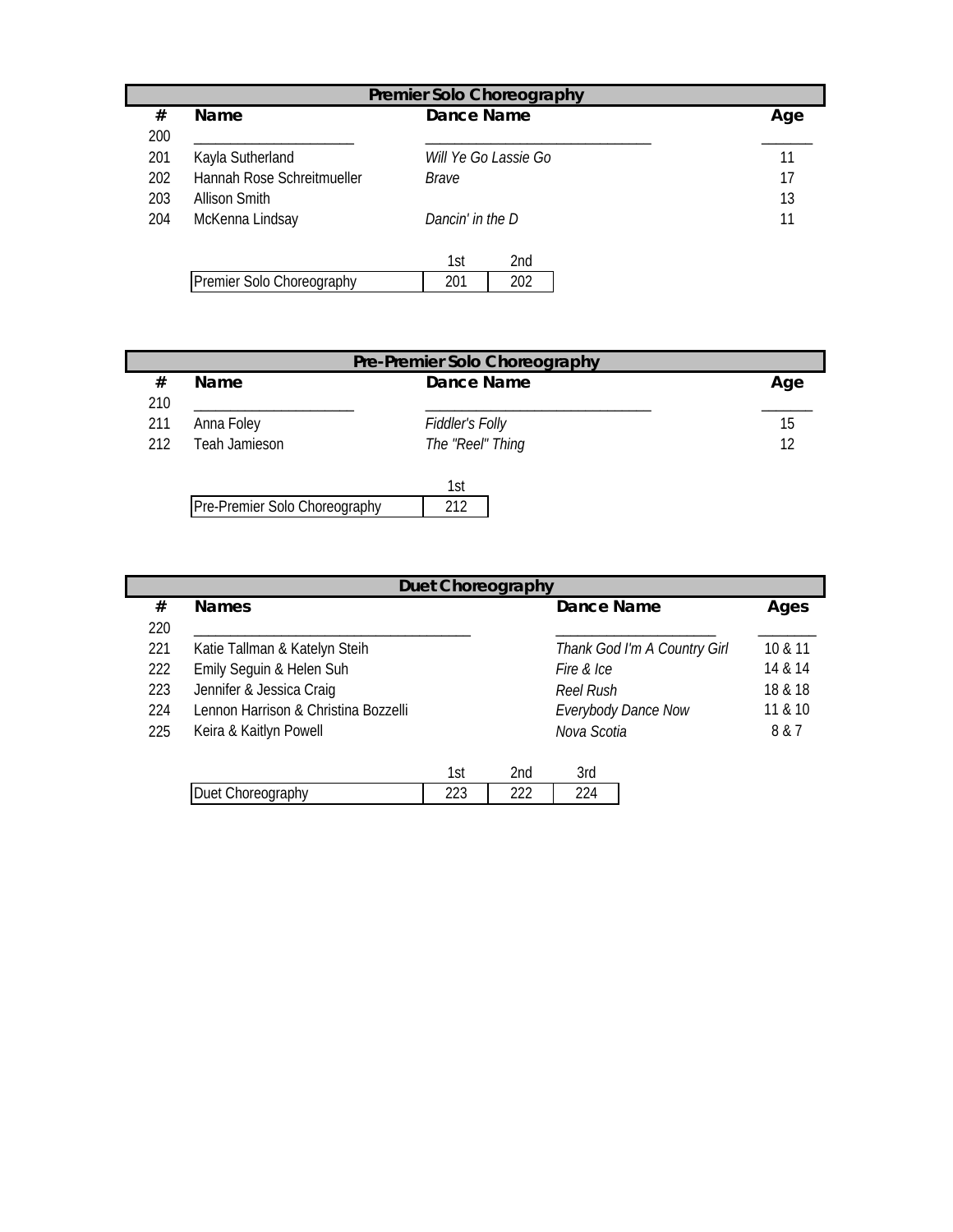|     | Intermediate      |                              |     |  |  |  |
|-----|-------------------|------------------------------|-----|--|--|--|
| #   | Name              | City                         | Age |  |  |  |
| 300 |                   |                              |     |  |  |  |
| 301 |                   |                              |     |  |  |  |
| 302 |                   |                              |     |  |  |  |
| 303 | Rosalyn Agapito   | Windsor, Ontario, Canada     | 8   |  |  |  |
| 304 | Anna Foley        | Toronto, Ontario, Canada     | 15  |  |  |  |
| 305 | Emilia Gruenhagen | Westland, MI                 | 9   |  |  |  |
| 306 | Teah Jamieson     | Oakville, Ontario, Canada    | 12  |  |  |  |
| 307 | Peyton Seto       | Scarborough, Ontario, Canada | 11  |  |  |  |
| 308 | Erica Walker      | Brighton, MI                 | 14  |  |  |  |

|                     | 1st | 2nd | 3rd | 4th |
|---------------------|-----|-----|-----|-----|
| Fling               | 307 | 304 | 305 | 306 |
| Sword               | 307 | 305 | 308 | 304 |
| Seann Triubhas      | 307 | 305 | 304 | 306 |
| Half Tulloch (Reel) | 306 | 307 | 308 | 304 |
| <b>TROPHY</b>       | 307 |     |     |     |

| Premier 12 and Under |                       |                            |                         |     |     |     |     |
|----------------------|-----------------------|----------------------------|-------------------------|-----|-----|-----|-----|
| #                    | Name                  | City                       |                         |     |     |     | Age |
| 400                  |                       |                            |                         |     |     |     |     |
| 401                  |                       |                            |                         |     |     |     |     |
| 402                  | Theresa McKelvey      | Ann Arbor, MI              |                         |     |     |     |     |
| 403                  | Kayla Sutherland      | London, Ontario, Canada    |                         |     |     |     |     |
| 404                  | Erica Lonsberry       | Ingersoll, Ontario, Canada |                         |     |     |     |     |
| 405                  | Alexandria Bartlett   | LaSalle, Ontario, Canada   |                         |     |     |     |     |
| 406                  | Christina Bozzelli    |                            | Milton, Ontario, Canada |     |     |     | 10  |
| 407                  | Lennon Harrison       |                            | Milton, Ontario, Canada |     |     |     | 11  |
| 408                  | McKenna Lindsay       | Chesterfield, MI           |                         |     |     |     | 11  |
| 408                  | <b>Eliza Guernsey</b> | Okemos, MI                 |                         |     |     |     | 10  |
|                      |                       |                            |                         |     |     |     |     |
|                      |                       | 1st                        | 2nd                     | 3rd | 4th | 5th |     |
|                      | Fling                 | 403                        | 408                     | 409 | 407 | 406 |     |
|                      | Sword                 | 403                        | 402                     | 408 | 406 | 409 |     |

|                     | 1st | 2nd | 3rd | 4th | 5th |
|---------------------|-----|-----|-----|-----|-----|
| Fling               | 403 | 408 | 409 | 407 | 406 |
| Sword               | 403 | 402 | 408 | 406 | 409 |
| Seann Triubhas      | 403 | 409 | 408 | 406 | 407 |
| Full Tulloch (Reel) | 403 | 408 | 406 | 409 | 407 |
| <b>TROPHY</b>       | 403 |     |     |     |     |